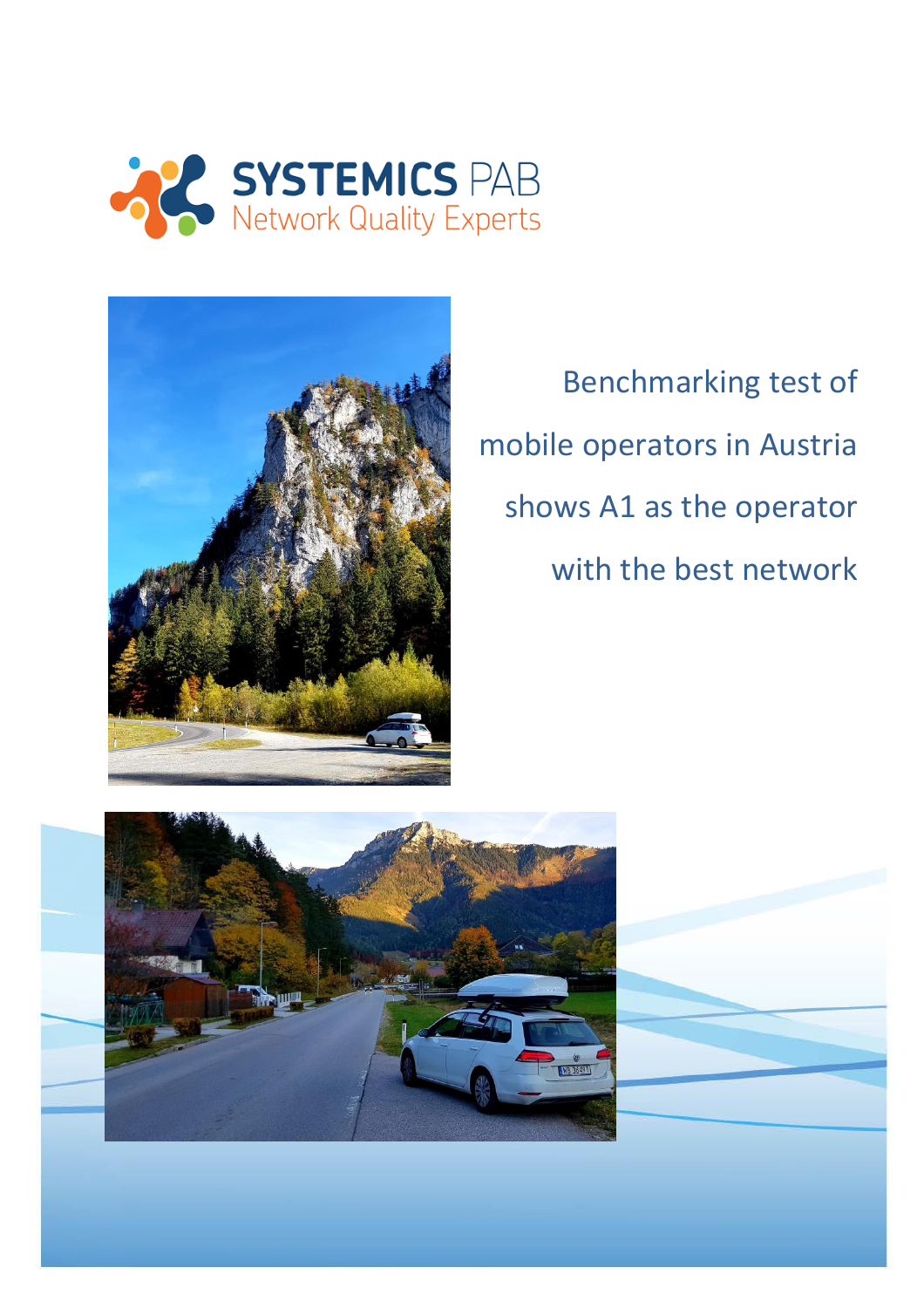

## Summary of Results

In a test of Quality of Mobile Services conducted by Systemics-PAB in Austria, A1 achieved the highest score of 95.29 points out of 100, followed by Magenta (90.95 points) and Drei (82.69 points). Austrian operators offer their customers excellent quality of mobile service and the results they achieved are outstanding compared to similar benchmarking tests that we performed in other countries.

The summary of the results is shown in the table below:

#### *Table 1 – Summary of the results*



Comparing the results achieved in particular geographical categories we can see the score achieved by all operators in Major Cities and Smaller Cities were very high and the differences between operators were marginal. In both of those categories Magenta achieved the highest result. In the Roads category A1 clearly outperformed two other operators and this was the most significant contributing factor to the overall win of A1 in our benchmark.

When looking at services categories A1 had the highest score in all the categories: Voice, Web Browsing, Data transmission and YouTube.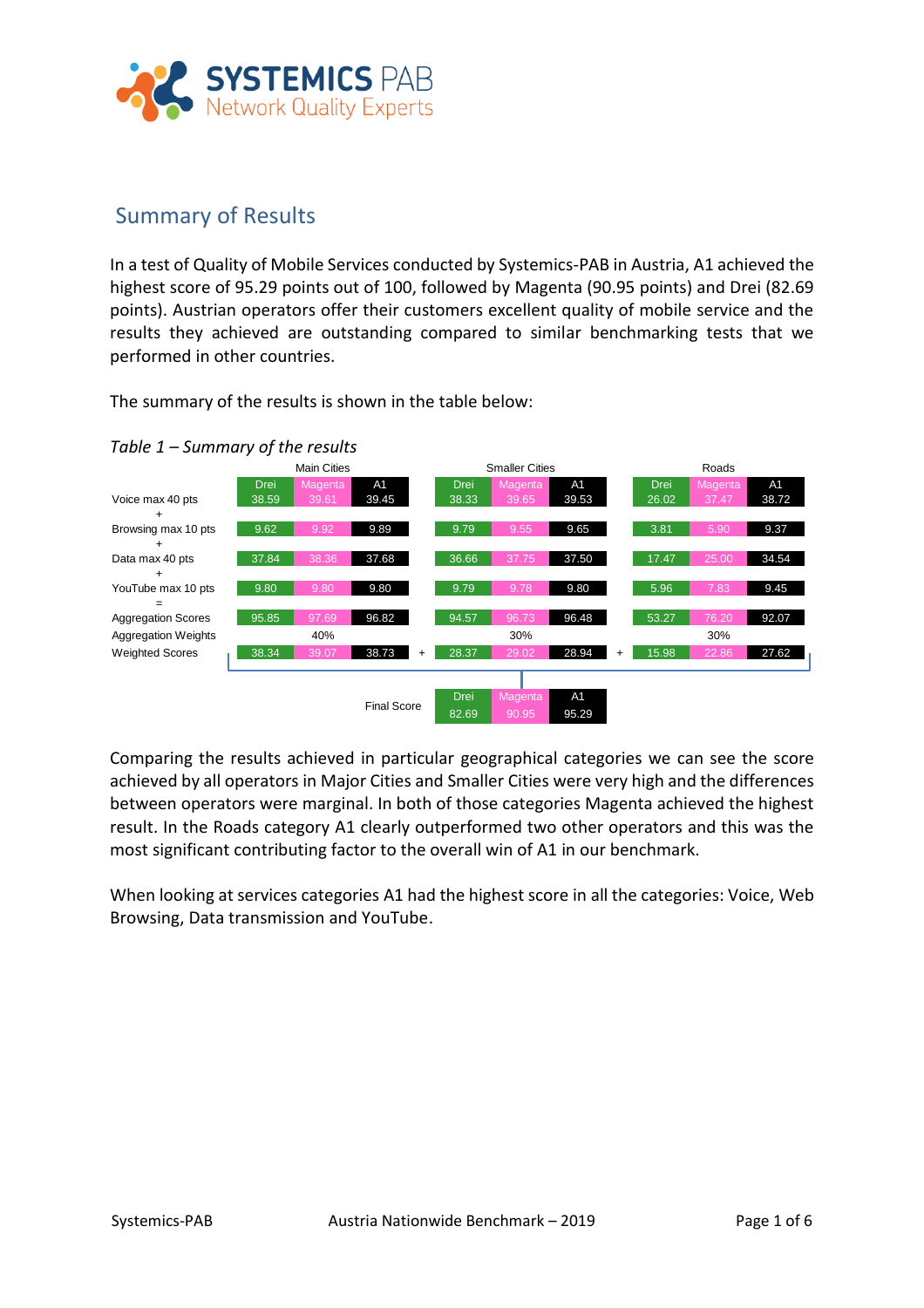

# Geographical coverage of the test

When conducting nationwide campaigns, we aim to achieve a geographical coverage of the entire country. In Austria, the test covered more than 7,000 km of drive route (see the map below), of which close to 3,500 km were roads outside of cities and towns. Our test cars visited all the regions of Austria and we see our survey as the one covering the widest area of the country amongst other similar benchmarks of mobile networks in Austria.

80

*Picture 1 – Drive route and tested cities and towns*

Data collected during the test was divided into 3 categories: Largest Cities, Smaller Cities and Roads. Largest cities included Vienna, Graz and Linz. Smaller cities included 19 cities in all regions of Austria.

### How the survey was conducted

The benchmark test was conducted by two measurement cars equipped with Rohde & Schwarz SmartBenchmarker systems. Samsung Galaxy S9 terminals were used to test voice and data services. We used commercially available SIM cards of all three operators. Data tests were carried out using a server located at an independent Internet Service Provider in Austria. Measurement cars were also equipped with Rohde & Schwarz radio scanners to measure the radio signal strength of 2G, 3G and 4G.

Measurements were performed in October 2019. Approximately 5500 test calls were made for each of the tested operators. Assessing data services, we carried out more than 25,000 different tests for each operator.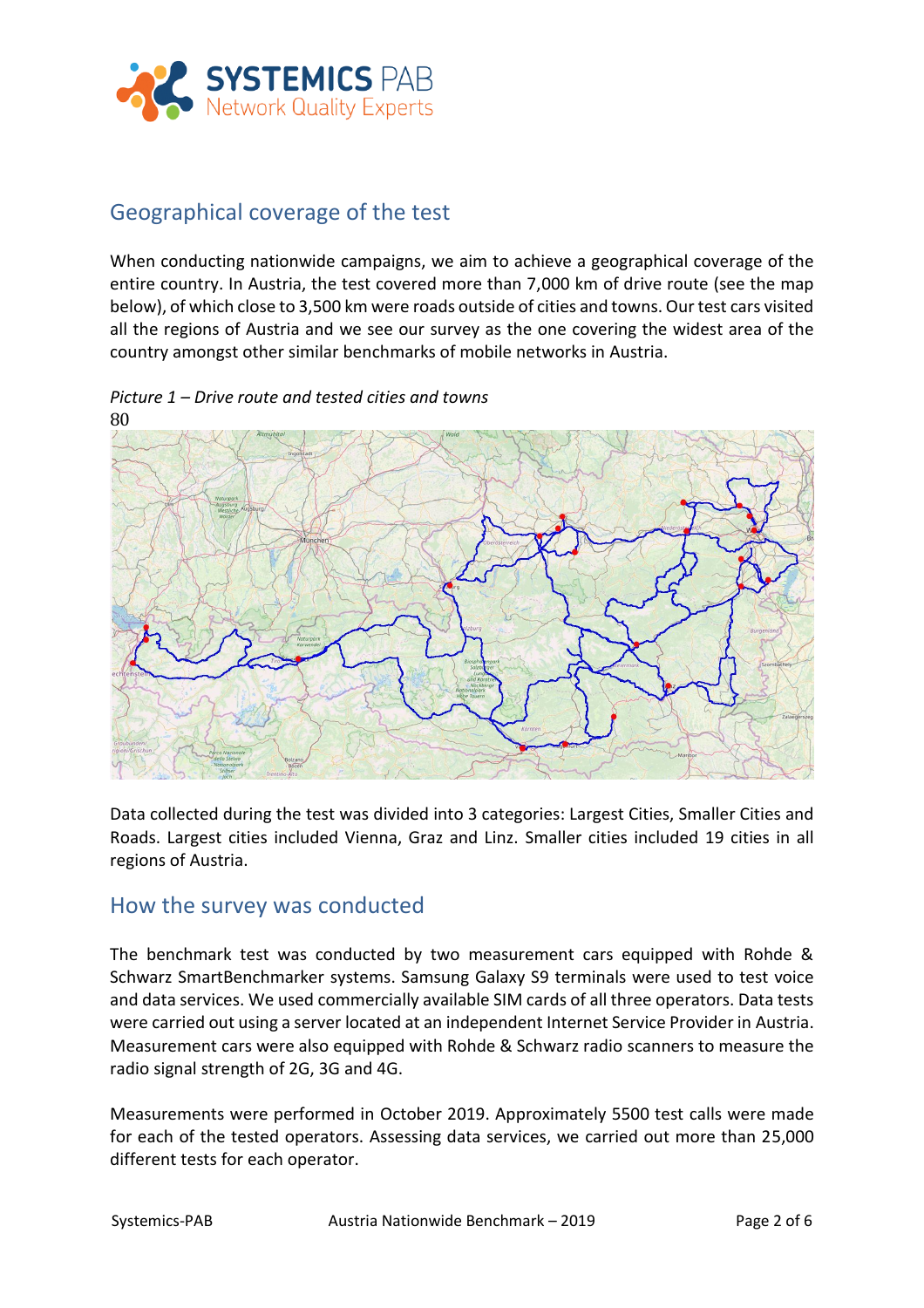

# Test results

The results of the test show excellent performance of mobile networks in Austria. Both A1 and Magenta achieved the score of over 90 points which is an outstanding result compared to what we tested in similar projects in other countries. The score of Drei above 80 points also reflects very good quality of mobile services.

In calculating the overall score we evaluated 4 main categories of services:

- Voice services affecting 40% of the overall score
- Data services affecting 40% of the overall score
- Web browsing with 10% impact on the overall score
- YouTube with 10% impact on the overall score.

#### Overall test results:



**A1 with a total score of 95.29 is the winner of our benchmark**, followed by Magenta with the result of 90.95. Drei achieved a score of 82.69.

*Chart 1 Breakdown of the Quality of Services score* 



Comparing the results of A1 and Magenta we can see the higher overall score of A1 is achieved thanks to the superior performance of data services. The results achieved The difference between A1 and Magenta is visible when comparing the results of Roads category. The results of Drei show a gap compared to A1 and Magenta in Voice and Data categories. In Web browsing and YouTube categories the score of Drei is close to the two other operators.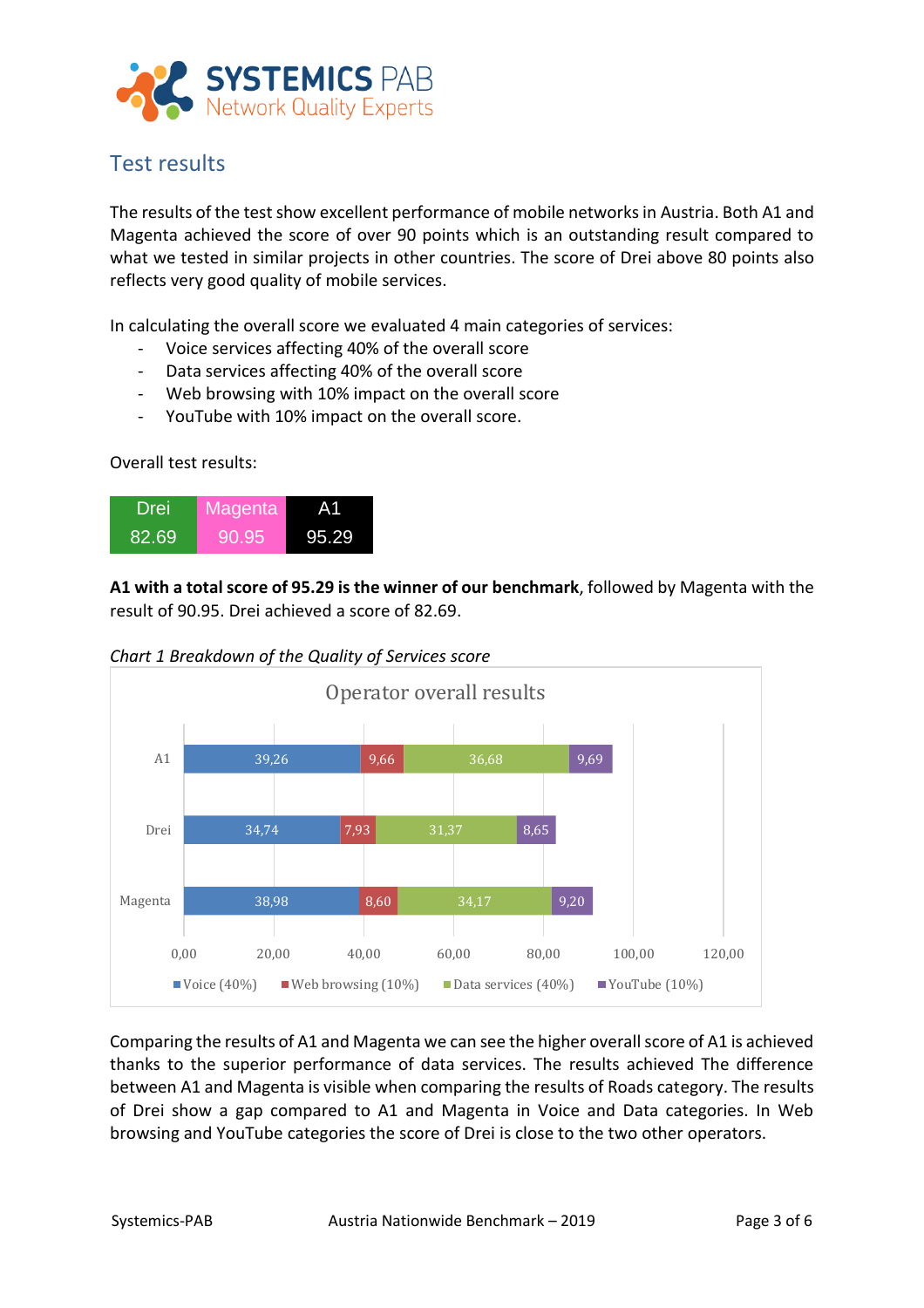

In calculating the overall score we evaluated main KPIs related to voice and data services. There were 26 KPIs that were measured. In the sections below we give a summary view of the most important KPIs that contributed to the overall score.

### Voice services

Voice services results show a positive impact on quality of Voice over LTE (VoLTE) technology. In Austria all three operators deployed VoLTE in their networks and furthermore enabled Enhanced Voice Services (EVS). This means all operators offer superior HD Voice + quality compared to HD voice in 3G networks.

The table below is a summary of the most important voice services results showing average KPI values for Main Cities, Smaller Cities and Roads.

*Table 2 – Summary of voice results*

|                                          | <b>Main Cities</b> |                |       | <b>Smaller Cities</b> |                |       | Roads       |                |       |
|------------------------------------------|--------------------|----------------|-------|-----------------------|----------------|-------|-------------|----------------|-------|
|                                          | <b>Drei</b>        | <b>Magenta</b> | A1    | <b>Drei</b>           | <b>Magenta</b> | A1    | <b>Drei</b> | <b>Magenta</b> | A1    |
| Voice - Overall Session Success Rate [%] | 99.7%              | 100.0%         | 99.6% | 99.6%                 | 99.9%          | 99.5% | 94.6%       | 98.4%          | 99.4% |
| Voice - Average Call Setup Time [s]      | 2.6                | 1.3            | 2.0   | 2.6                   | 1.3            | 2.0   | 3.0         | 1.4            | 2.1   |
| Speech quality - Average MOS             | 4.64               | 4.67           | 4.62  | 4.62                  | 4.67           | 4.62  | 4.43        | 4.63           | 4.57  |

Results of voice services are excellent for both A1 and Magenta. In Speech Quality and Average Call Setup Time both operators achieved the levels of KPIs that maximised the achievable score for these KPIs. Session Success Rate was at a very high level with, in the Roads category, a slight advantage of A1 over Magenta. Drei achieved very good results in Main Cities and Smaller Cities but in the Roads category there were some gaps in the availability of voice services that resulted in lower score. For both Magenta and A1 continuous LTE coverage meant that almost all voice tests were done in VoLTE technology. This translated into shorter call setup times and higher MOS scores.

### Data services

Mobile operators in Austria offer their customers excellent quality of data services. LTE Advanced (LTE+) is widely used in Austria. It allows to aggregate more than one LTE radio band and thus achieve higher throughputs of data transmission. We see a high extent of deployment of LTE+ as one of the main factors contributing to the results of data tests achieved by all three operators. In our test the usage of LTE+ exceeded 80% in data download test, which is the most demanding test in terms of network resources.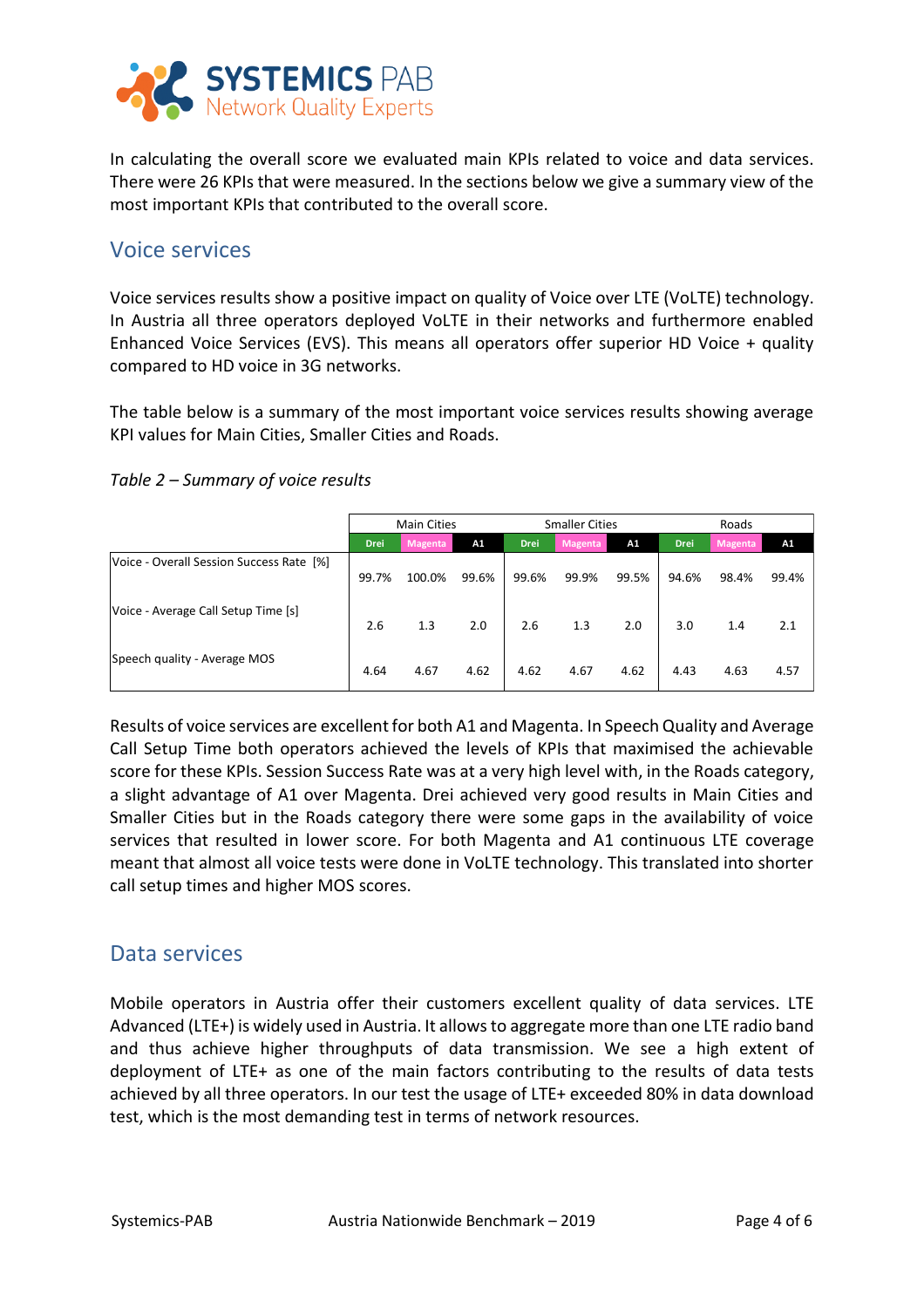

#### *Table 3 – Summary of data results*

|                                            | <b>Main Cities</b> |                |        | <b>Smaller Cities</b> |         |       | Roads       |                |       |
|--------------------------------------------|--------------------|----------------|--------|-----------------------|---------|-------|-------------|----------------|-------|
|                                            | <b>Drei</b>        | <b>Magenta</b> | A1     | <b>Drei</b>           | Magenta | A1    | <b>Drei</b> | <b>Magenta</b> | A1    |
| Data download - Overall Session Success    | 99.6%              | 100.0%         | 100.0% | 99.9%                 | 100.0%  | 99.9% | 93.6%       | 96.2%          | 98.9% |
| Rate [%]                                   |                    |                |        |                       |         |       |             |                |       |
| Data download - Average Throughput         | 75.2               | 82.5           | 78.4   | 72.9                  | 75.8    | 87.2  | 80.0        | 64.4           | 67.4  |
| [Mbps]                                     |                    |                |        |                       |         |       |             |                |       |
| Data upload - Overall Session Success Rate | 99.5%              | 100.0%         | 100.0% | 100.0%                | 100.0%  | 99.8% | 93.9%       | 96.8%          | 99.2% |
| [%]                                        |                    |                |        |                       |         |       |             |                |       |
| Data upload - Average Throughput [Mbps]    | 33.1               | 41.5           | 39.8   | 31.5                  | 40.1    | 33.3  | 28.2        | 30.3           | 31.9  |
| Web browsing - Overall Session Success     | 99.3%              | 99.6%          | 99.8%  | 99.5%                 | 99.3%   | 99.4% | 90.6%       | 96.0%          | 98.4% |
| Rate [%]                                   |                    |                |        |                       |         |       |             |                |       |
| Web browsing - Average Page Download       | 2.45               | 2.31           | 2.46   | 2.53                  | 2.45    | 2.45  | 2.60        | 2.55           | 2.59  |
| Time [s]                                   |                    |                |        |                       |         |       |             |                |       |
| YouTube HD - Overall Session Success Rate  | 99.8%              | 99.9%          | 100.0% | 99.8%                 | 100.0%  | 99.9% | 93.4%       | 96.4%          | 98.6% |
| [%]                                        |                    |                |        |                       |         |       |             |                |       |
| YouTube HD - Average VMOS (video           | 4.40               | 4.40           | 4.40   | 4.40                  | 4.39    | 4.40  | 4.29        | 4.39           | 4.38  |
| quality)                                   |                    |                |        |                       |         |       |             |                |       |

The results for data services show a success rate of more than 99.5% for Main and Smaller cities for all the operators. Outside of cities high retainability of service is maintained by A1, success rates ranging from 98.4% for web browsing to 99.2% for data upload. Magenta is slightly below with the success rates ranging from 96.0% to 96.8%, and Drei with the lowest results ranging from 90.6% to 93.9%. Advantage of A1 in data services retainability as shown by the Overall Session Success Rate was the biggest contributor to the higher result of A1 compared to Magenta and Drei.

In data download we can see very good results for all three operators, with Average Throughput exceeding 70 Mbps in Main Cities and Smaller Cities categories. Magenta achieved the highest Average Throughput result in Main Cities (82.5 Mbps), while A1 is the winner in Smaller Cities (87.2 Mbps) and Drei outperformed two other operators in Roads category (80.0 Mbps). In data upload the Average Throughput exceeds 30 Mbps in Main Cities and Smaller Cities categories for all three operators.

For web browsing the user experience shown as the time needed to download the complete web page is very comparable for all three operators. The same is true for YouTube test, where the video quality measured by VMOS results is almost the same for all three operators.